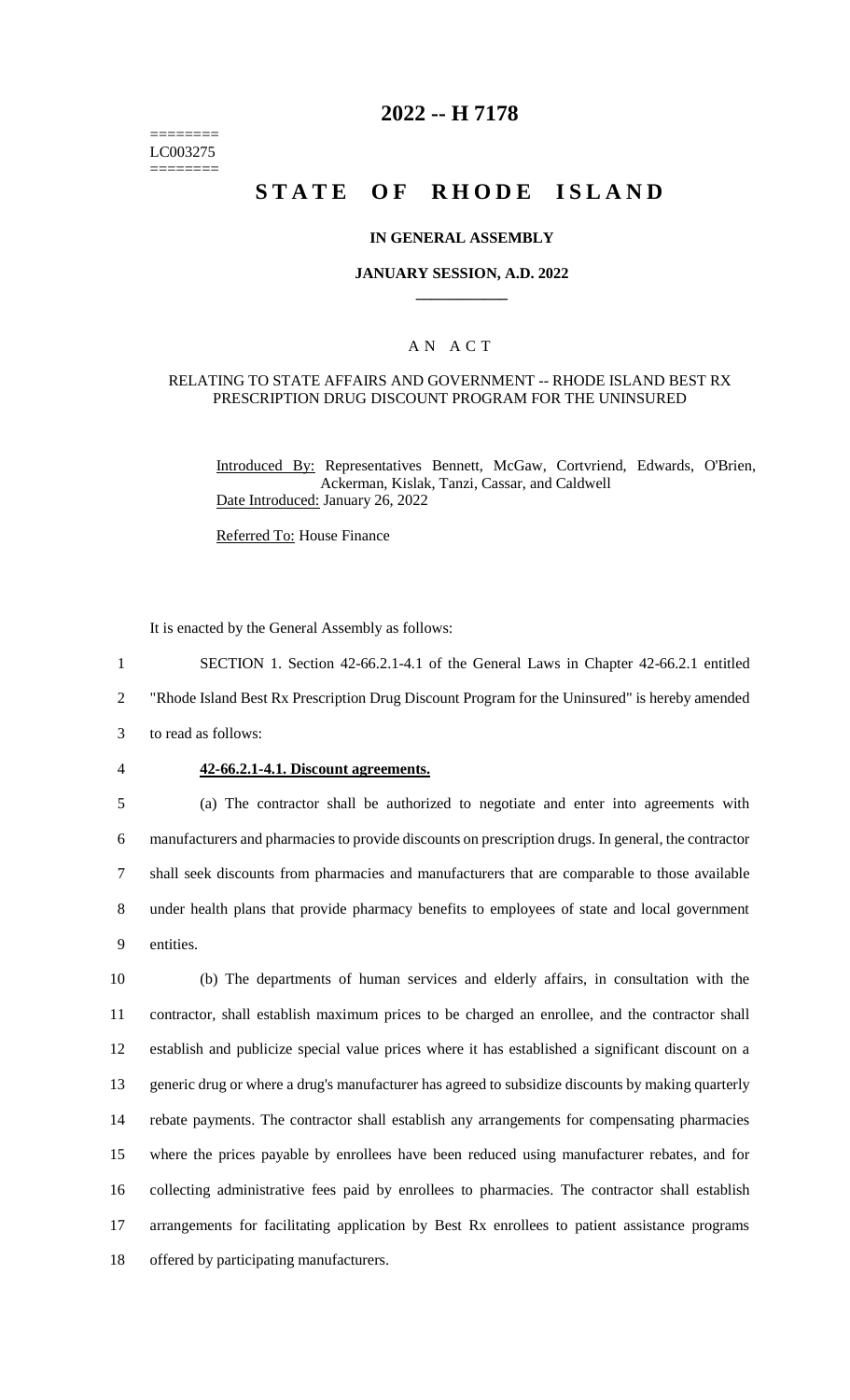- 1 (c) Pharmacy dispensing fees shall be uniformly established in advance at an amount that
- 2 shall not exceed two dollars and fifty cents (\$2.50) per prescription, and shall be paid directly to
- 3 the pharmacy by the program beneficiaries.
- 4 (d) The departments of human services and elderly affairs, in consultation with the
- 5 contractor as defined in § 42-66.2-3 shall ensure that no copays are assessed to any enrollee
- 6 pursuant to this chapter.
- 7 SECTION 2. This act shall take effect upon passage.

======== LC003275 ========